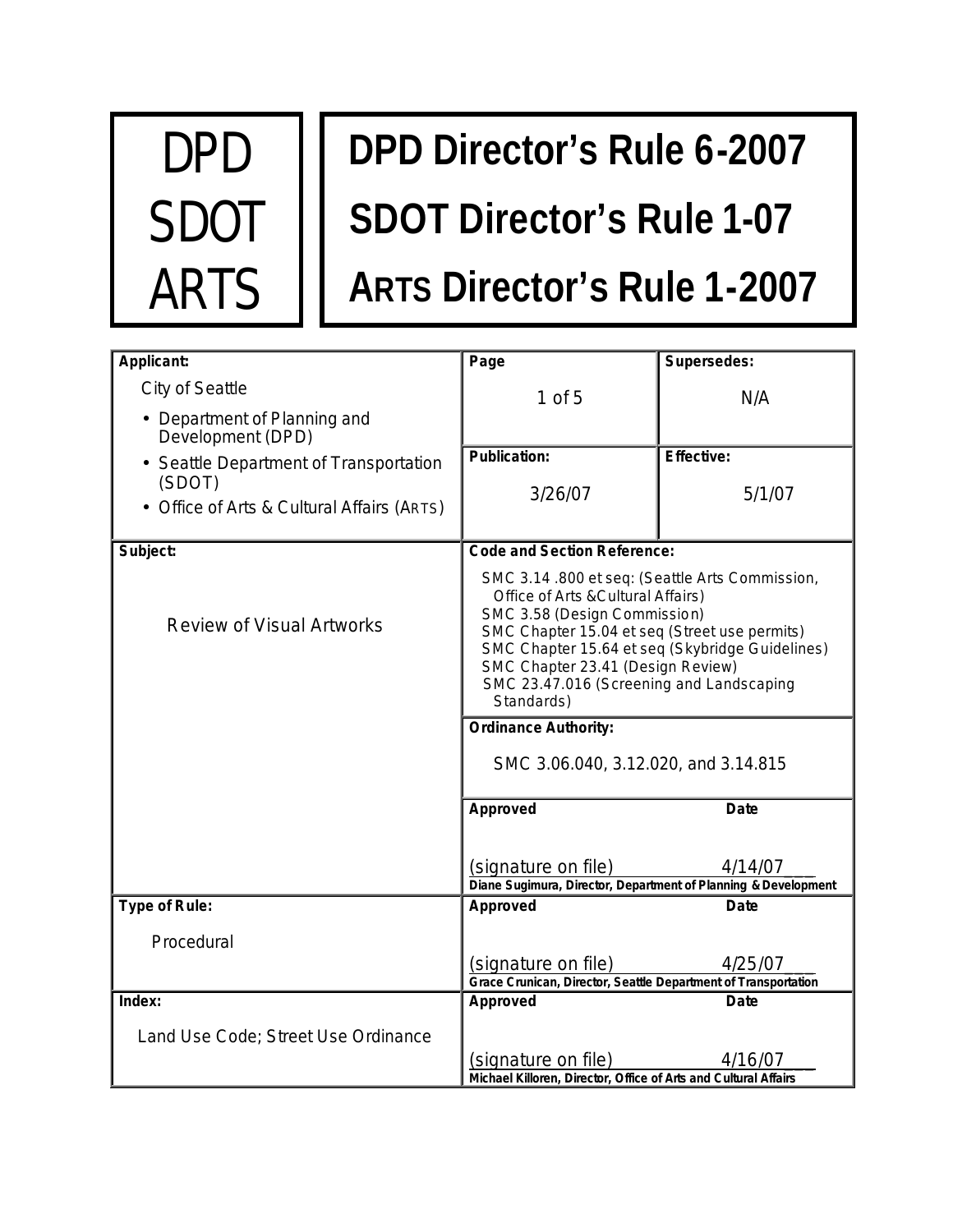Director's Rule Review of Visual Artworks Page 2 of 5

# **PURPOSE**

The purpose of this rule is to clarify the City's policies and practices regarding consistent standards for review of visual art and artistic objects in public rights-of-way (ROW) and on private property in specific cases. The rule does not apply to art or artistic objects procured through or generated by the Office of Arts & Cultural Affairs' Public Art Program.

This rule also outlines a procedure for the integration of review processes of the Seattle Design Commission and the Public Art Advisory Committee of the Seattle Arts Commission. The Design Commission has a clear mandate to review projects in the ROW (SMC 3.58), but lacks the specific expertise in art matters and has chosen to enlist help from PAAC to carry out its charge.

## **RULE**

## **Background**

Review of art or artistic objects is currently conducted by various staff and in a variety of regulatory venues in the City. These include:

- Seattle Design Commission CIP and ROW project review
- Department of Planning and Development (DPD) project review in consultation with Design Review Boards (DRB) and land use permit review
- Seattle Department of Transportation (SDOT) Capital Projects and Street Use permit review
- Office of Arts & Cultural Affairs (ARTS) staff review of art programs, projects and policies
- Public Art Advisory Committee (PAAC) delegated functions of the Seattle Arts **Commission**

These reviews will continue, but will be simplified by a clearly delineated PAAC review process, as described below.

A review process for street vacations and skybridges already exists. In these situations, SDOT staff discretion is used to determine how best to incorporate PAAC review. The two situations are:

- artwork proposed as a public benefit element for a street or alley vacation, and
- artwork proposed to mitigate impacts for a skybridge permit administered by SDOT.

PAAC will play an ongoing role, but an enhanced one as well. City staff and the PAAC will use adopted standards, similar to those used for review of the City's Public Art Program, in reviewing art in the ROW. Where art is proposed as part of a ROW improvement permit to address a code exception, the PAAC's review of the art will inform decisions made by SDOT and DPD. Through DPD's design review process, art may be proposed as part of a private development to satisfy Land Use Code requirements (such as mitigation under 23.47.016 or as part of a bonused public space); in that situation, the PAAC's advice will inform DPD's decision. As noted above, in those situations where an existing process is in place, such as where art is proposed as public benefit for street vacations or mitigation for skybridges, staff will determine how to incorporate any advice provided by the PAAC.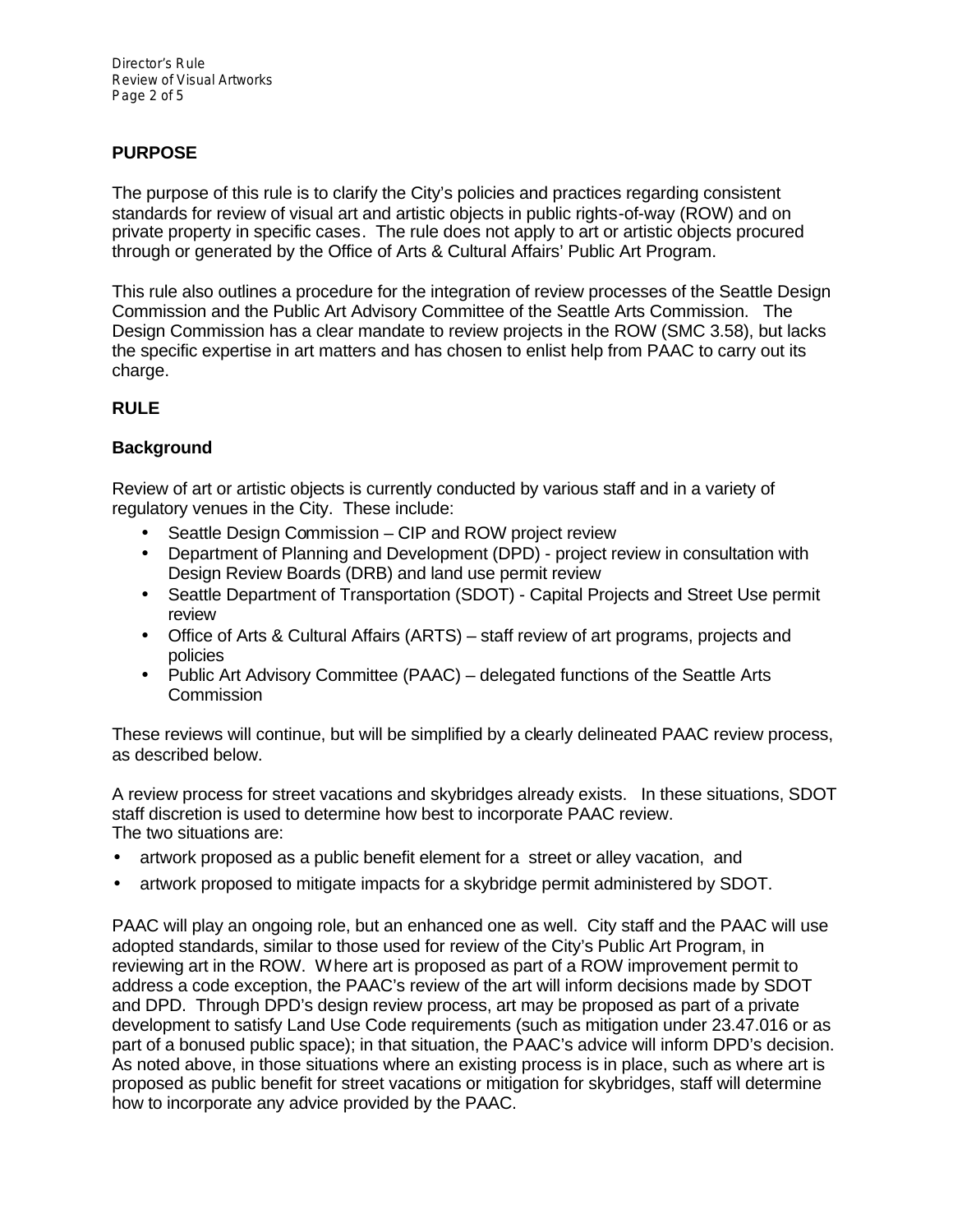# **Summary of PAAC Advisory Actions**

| <b>Situation</b> |                                                                                                                                                                                                                                                                                                                                                                             | <b>Departments/Agencies</b><br>advised by PAAC                                                                    |  |
|------------------|-----------------------------------------------------------------------------------------------------------------------------------------------------------------------------------------------------------------------------------------------------------------------------------------------------------------------------------------------------------------------------|-------------------------------------------------------------------------------------------------------------------|--|
|                  | 1. Artwork that is provided as part of a public Capital<br>Improvement Project (CIP) or private project in the ROW,<br>both of which fall under Design Commission jurisdiction                                                                                                                                                                                              | <b>Design Commission</b>                                                                                          |  |
|                  | 2. Artwork that is required as part of bonused public spaces<br>or considered the basis for a height or density bonus<br>documented in a MUP and administered by DPD                                                                                                                                                                                                        | <b>DPD</b>                                                                                                        |  |
|                  | 3. Artwork proposed as part of the design of a project on<br>private property in situations including, but not limited to<br>the following and documented in a MUP administered by<br>DPD and a Street Use Permit from SDOT:                                                                                                                                                | Design Review Board / DPD<br><b>SDOT</b>                                                                          |  |
|                  | Treatment for blank facades greater than 30 feet in<br>width in commercial zones $(23.47.016)$ (E),<br>administered by DPD)                                                                                                                                                                                                                                                 |                                                                                                                   |  |
|                  | Code departures, where recommended by Design<br>Review Boards (or through administrative design<br>review) in response to a project applicant's requested<br>departure from development and ROW standards                                                                                                                                                                   |                                                                                                                   |  |
|                  | 4. Artworks in street ROW whether temporary or permanent,<br>that typically require an SDOT Street Use permit. Street<br>use permits may be required in various situations that<br>include, but are not limited to:                                                                                                                                                         | <b>SDOT</b><br>$\bullet$<br>City funding agencies,<br>$\bullet$<br>including but not limited to<br>DON, OED, etc. |  |
|                  | Artworks funded through a Department of<br>Neighborhoods grant program                                                                                                                                                                                                                                                                                                      |                                                                                                                   |  |
|                  | Projects funded by other city departments, (e.g. Office<br>for Economic Development grants)                                                                                                                                                                                                                                                                                 |                                                                                                                   |  |
|                  | Privately or community funded artworks                                                                                                                                                                                                                                                                                                                                      |                                                                                                                   |  |
|                  | 5. Existing artwork that will be modified or impacted by public<br>or private development. These include minor street or<br>ROW improvements that may or not require a SDOT street<br>use permit, but may: require temporary removal of, and<br>return of, existing artwork; require permanent relocation of<br>existing artwork; or alter the context of existing artwork. | <b>SDOT</b>                                                                                                       |  |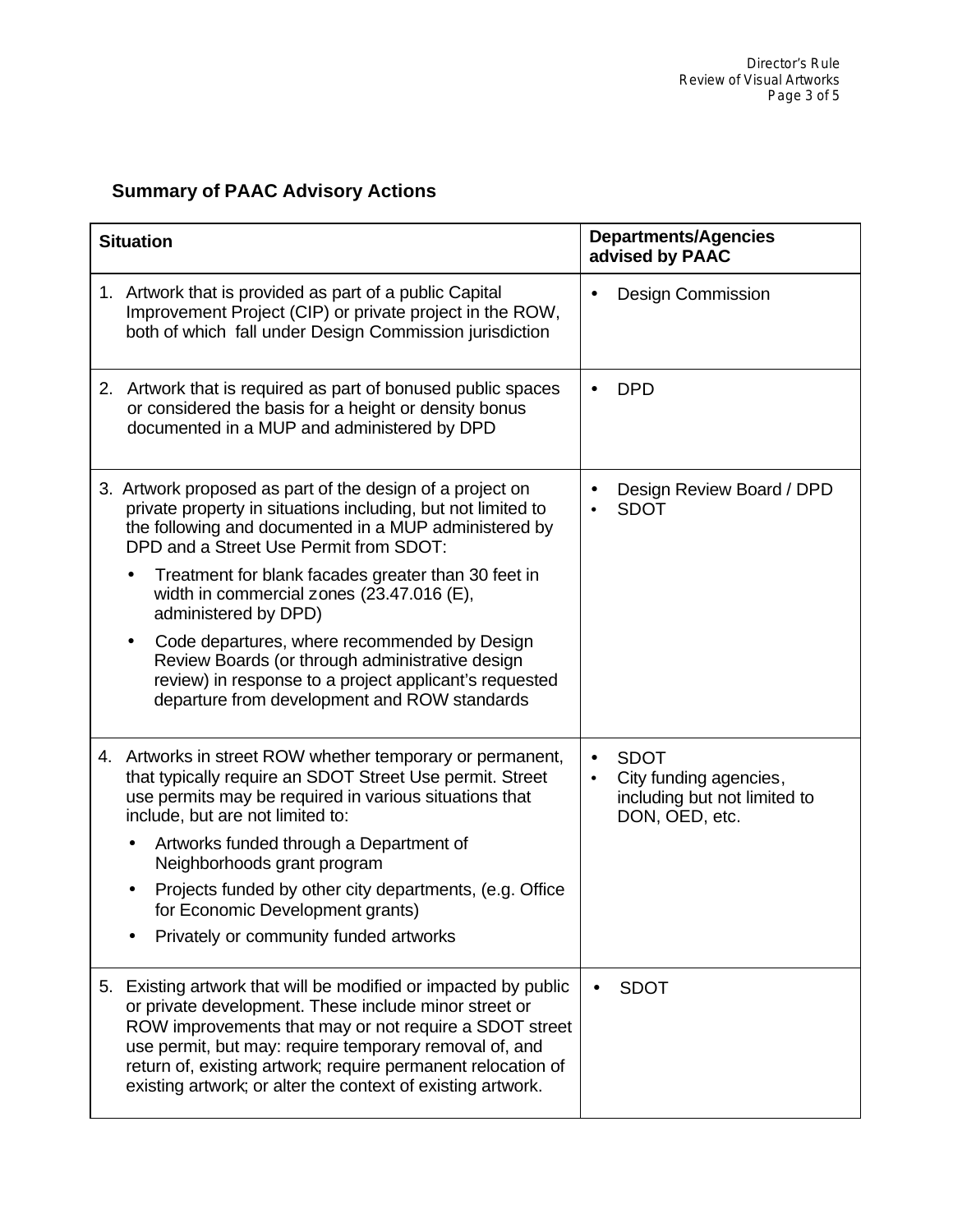Director's Rule Review of Visual Artworks Page 4 of 5

# **Procedure for PAAC Review**

The art review function is best accomplished through a peer review body with appropriate City staff providing technical assistance. Peer review of art in ROW will be assigned to a subgroup of the Public Art Advisory Committee (PAAC) of the Seattle Arts Commission. The PAAC subgroup is comprised of two regular members and two Seattle Design Commission (SDC) members.

- This subgroup of the PAAC would advise various departments or agencies depending on the situation where art is included in a project. Typically, the advice is provided to SDOT, DPD, or the Design Commission, although other departments or agencies may benefit from the PAAC's advice.
- Review will occur on or prior to the date of the PAAC's regularly scheduled monthly meeting.
- Following review, the resulting recommendations will be brought to the Design Commission, DRB or specific agency staff at DPD or SDOT by ARTS staff.
- Specific agency staff (e.g., ARTS, DPD, DON, OED, or SDOT) will be available for consultation throughout the process, as necessary.

## **Submittal Requirements for PAAC Review**

Submission requirements for review are based on existing criteria from the Office of Arts & Cultural Affairs' Public Art Program's "General guidance for objects in the Street ROW. These and other existing criteria for the Right of Way can be found at: www.seattle.gov/transportation/rowmanual/manual/4\_25.asp

Specific submission requirements for PAAC include, but are not limited to:

- 1. Site plan showing locations of artwork
- 2. Minimum 1/4" scale drawings of the art concept or art component, including at least one elevation
- 3. Context drawings
- 4. Material/color samples
- 5. Model (optional)
- 6. Written Proposal: 6 copies of a written proposal in 8 1/2" x 11" format to include:
	- A description and summary of a final design proposal for the artwork for the proposed project
	- Detailed maintenance requirements
	- A schedule for development, fabrication, completion
	- Artists resume/background
	- Evidence of assumption of liability by applicant or designee

Additional requirements may be requested based on staff input or information sought by PAAC members.